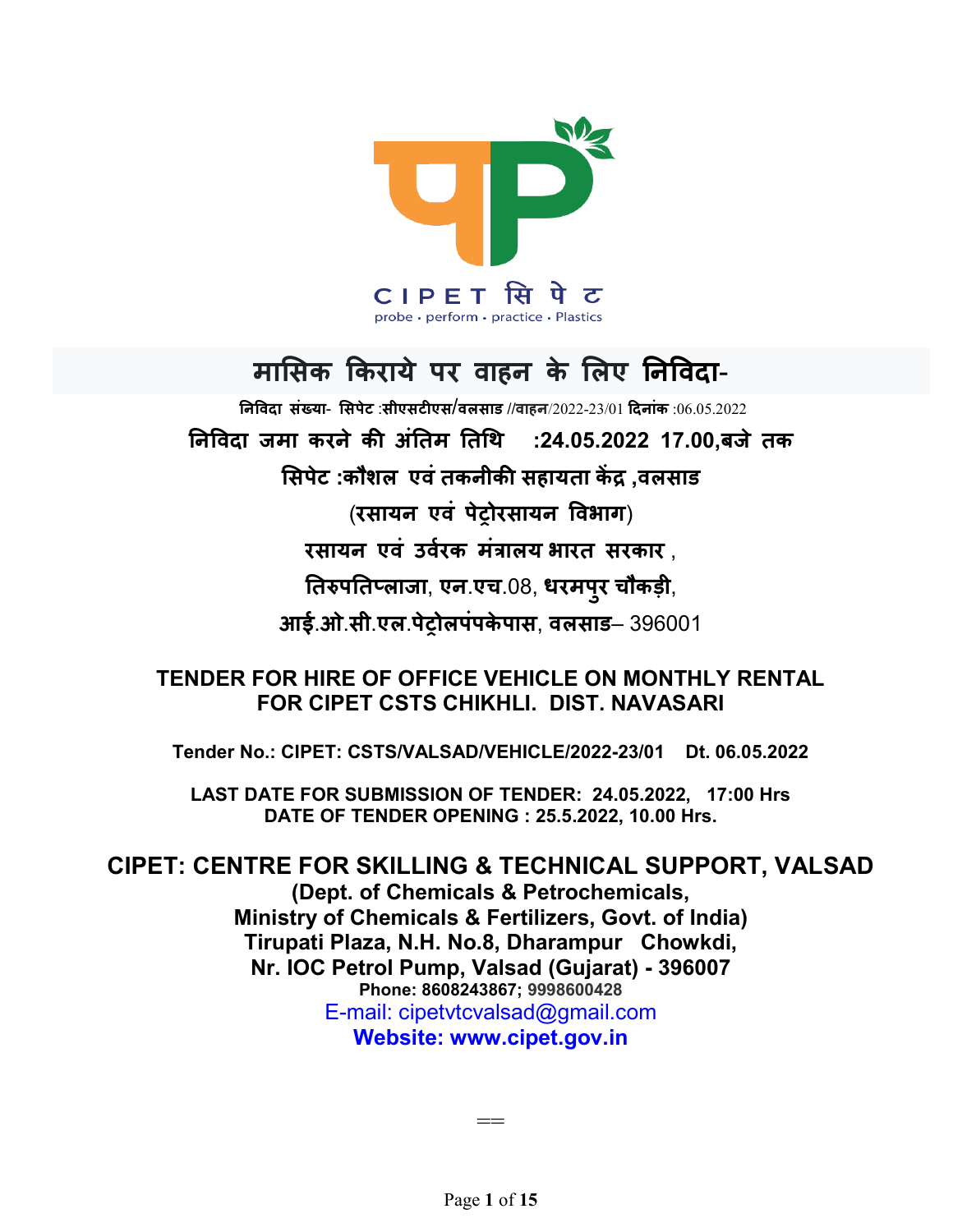# CIPET: INSTITUTE OF PETROCHEMICALS ENGINEERING & TECHNOLOGY

## Notice Inviting Tender

# E-Tender No.: CIPET: CSTS/VALSAD/VEHICLE/2022-23/01 Date:06.05.2022

 CIPET CSTS Valsad invites Tender in two Bid systems (Technical and Financial) from registered and authorized agencies for Hire Of Office Vehicle on Monthly Rental basis at CIPET: CSTS, CHIKHLI, DIST. NAVSARI. The scope of work along with Technical and Financial bid details are narrated below.

# NAME OF WORK:

 CIPET: CSTS, Valsad invites E-tender for providing Hiring of Vehicle Service at CIPET: CSTS, Chikhli, Dist. Navsari for a period of one year on contract basis. The details are as under:

|    | SI. Tender No.<br>No.                   | & Date        | Name of the<br><b>Item/Work</b>                                                                   | <b>Estimated</b><br>Value of<br>tender<br>(Including)<br><b>Applicable</b><br>GST) | <b>EMD</b>                                                          | <b>Service</b><br>should<br>start<br>within | Tender<br>Fees in<br><b>Rupees</b>                                            | <b>Last Date</b><br>& Time of<br>Tender<br>submission |
|----|-----------------------------------------|---------------|---------------------------------------------------------------------------------------------------|------------------------------------------------------------------------------------|---------------------------------------------------------------------|---------------------------------------------|-------------------------------------------------------------------------------|-------------------------------------------------------|
| 01 | CIPET:<br>23/01<br>Dated:<br>06.05.2022 | VEHICLE/2022- | Hiring of Vehicle<br>CSTS/VALSAD/Service<br>(Swift DZire-/<br>Amaze/Honda<br>No. of Vehicle $-01$ | Rs. 5,00,000/-<br>Fivel<br>Honda (Rupees<br>City)Lakh Only)                        | <b>Bid</b><br>Security<br>Declaration<br>in<br>prescribed<br>format | 1.6.2022                                    | 590/-<br>(Rupees<br>Five<br>hundred<br>ninety only<br>l inclusive of l<br>GST | 24.05.2022<br>$at 17:00$ Hrs                          |

Interested and eligible bidders may view and download the detailed tender documents from CIPET's website www.cipet.gov.in. Technical Bid duly sealed and signed may be submitted to the Sr. Tech. Officer & In-charge, CIPET: CSTS - Valsad on or before 24.05.2022 at 17:00 Hrs.

In light of the provisions contained in point-4 contained in OFFICE MEMORANDUM No. F.9/4/2020- PPD, GoI, Ministry of Finance, Dept. of Expenditure, Procurement Policy Division dated 12.11.2020, all bidders must submit the Bid Security Declaration in prescribed format, in place of EMD. The Tender Fee will be accepted in the form of Demand Draft/ Banker's Cheque drawn on any Indian Nationalized Bank favoring "CIPET VTC ACCOUNT" payable at Valsad and shall be submitted at CIPET: CSTS, Valsad as specified on or before 24.05.2022 by 17:00 Hrs. in separate sealed cover.

> Sr .Tech. Officer & In-Charge (CIPET: CSTS, Valsad)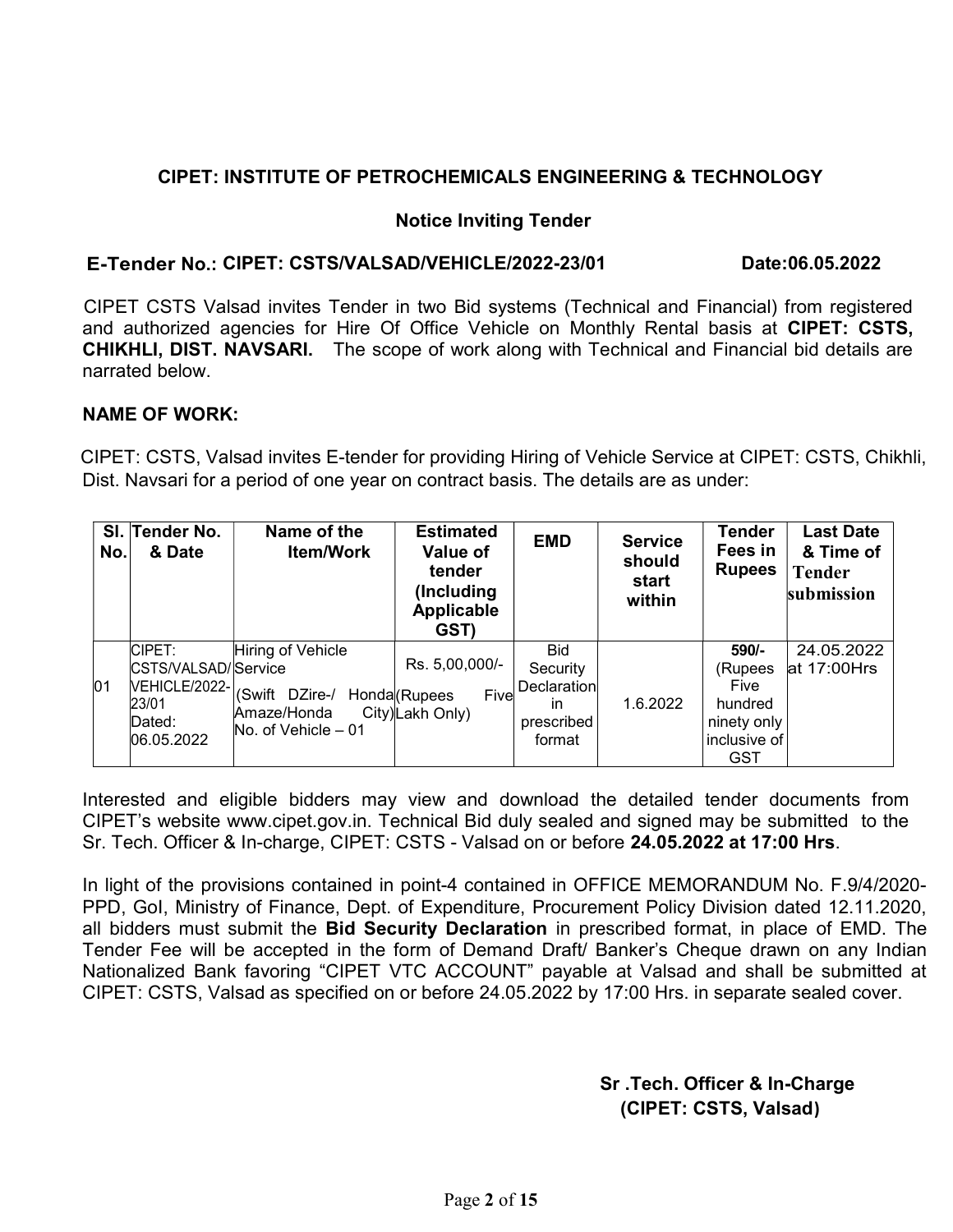#### List of Documents to be enclosed :-

- □ Average Annual Turn Over during last 2 financial years should be minimum amount of Rs. 5.00 lakhs.
- □ Up-to-date IT Return for the last 2 years, PAN Card & GST Registration Certificate.
- □ Self declaration on no pending litigation (Annexure I)
- $\Box$  The Bidders must have office in Gujarat with proper evidence for faster & better serviceability.
- □ Experience of providing vehicle to government departments/PSU/ Universities would be desirable. (Annexure II)
- □ Fendered Undertaking regarding acceptance of tender documents and tender terms & Conditions (Annexure III)
- □ Tender fees scan copy (Directly Online Transfer in CIPET VTC ACCOUNT, A/c No. 33000200000582", Bank of Baroda, IFSC: BARB0ABRBUL).
- □ Bid Security declaration in place of EMD with relevant annexures C&D.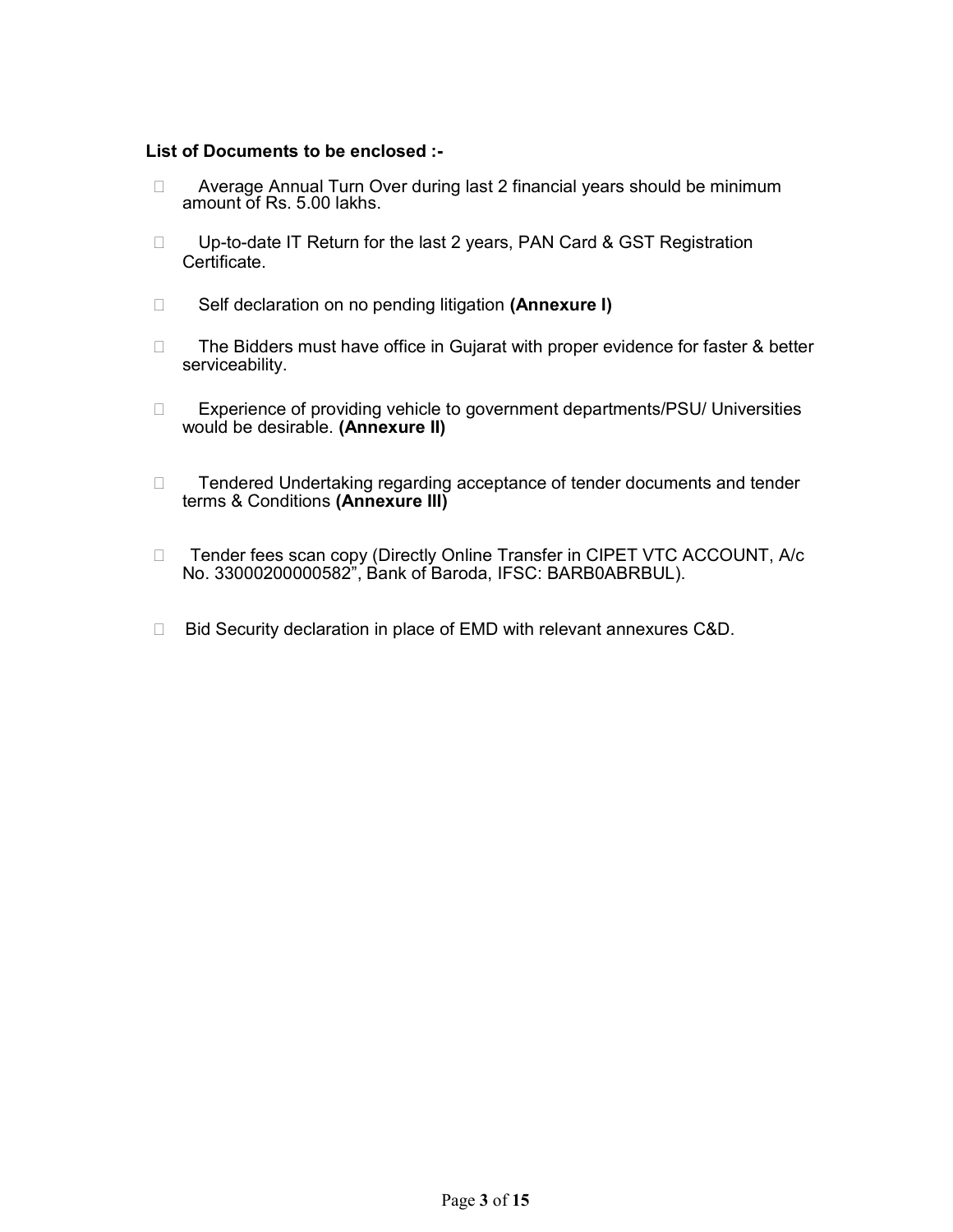# SECTION NOTICE INVITING TENDER

- 1. CIPET: CSTS Centre for Skilling And Technical Supports is an autonomous Institute under Ministry of Chemical & Fertilizer, DCPC, Govt. of India is mandated to promote Entrepreneur to Plastics Industries and to provide Skill development training program that provide skill with national recognition. The skill they possess enable them to explore novel entrepreneur capabilities
- 2. CIPET:CSTS, Valsad invites Tenders from respective Agencies dealing in supplying office vehicles on rent, for our newly constructed CIPET:CSTS Building, Block No. : B-364 & D368. At & P.O. : Khund, Tal. Chikhli, Dist. Navsari .
- 3. Interested Agencies/ parties may please collect the Tender which is two bid system Technical Bid & Financial Bid. For further details and obtaining of the Tender documents, from CIPET:CSTS , Tirupati Plaza, Near IOC Petrol Pump, Dharampur Cross Road, Atak Pardi, Valsad 396007, This Tender notice may be seen on the website of CIPET i.e., www.cipet.gov.in. . Bids received after stipulated date and time shall not be entertained. Financial bids of technically qualified, eligible bidders meeting all the requisite criteria only shall be opened on a date & place to be notified later in presence of technically qualified bidders or their authorized representatives.
- 4. Incomplete or conditional Tenders will not be entertained.
- 5. The bidders who are Micro and Small Enterprises participating in the tender shall enclose with their Bid a copy of Udyog Aadhar Memorandum (UAM) along with their valid registration certificate with District Industries Centres or NSIC or any other body specified by Ministry of Micro and Small enterprises in support of their being an MSE. Such bidders will be exempted from submission of Bid Security Declaration.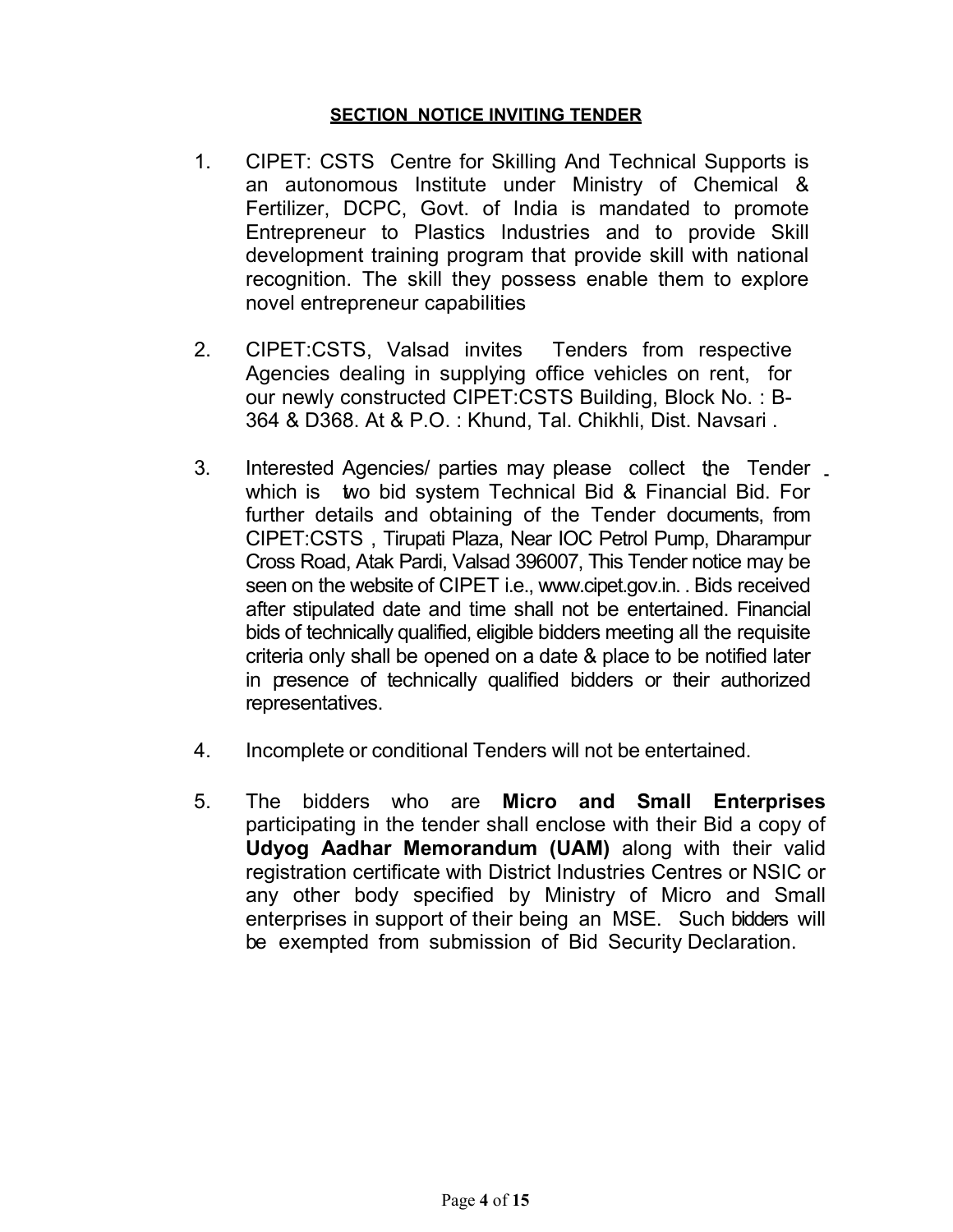### TERMS & CONDITIONS:

.

- 1. The contract would be valid for a period of one year from the date of contract and can be extended for further one year, on the basis of requirement, performance and at the sole discretion of CIPET: CSTS, Valsad.
- 2. The vehicle provided must be registered in Gujarat and properly insured.
- 3. The Driver must have valid driving licenses and properly dressed up with white Shirt & trousers during the duty hours.
- 4. The Agencies will be solely responsible for any misconduct of the drivers.
- 5. No advance payment would be made. During the period of contract, the rates will not be revised for one year or further extended period.
- 6. TDS will be deducted at source from bill as per the Income Tax Act.
- 7. CIPET: CSTS, Valsad reserves the right to terminate the contract with 30 days notice without assigning any reason.
- 8. In case of any Loss, damage or accident, total responsibility lies with agency/firm and driver will be fully responsible in case unauthorized / illegal materials are found in the vehicle during the use of the officials of the CIPET: CSTS, Valsad.
- 9. Parking & toll taxes will be reimbursable on actual.
- 10. Vehicle model hired on monthly basis should not be older than year 2019 Model.
- 11. Payment shall be made preferably within 15 days following submission of original invoices in duplicate by the Service Provider.
- 12. The vehicle(s) should be in good condition and should be provided on time. Replacement of vehicle shall be done immediately in case of repair, maintenance or any other condition with equally good condition vehicle. The service provider shall be responsible for appropriate insurance coverage.

In this regard, the service provider shall maintain workers compensation; provider shall also maintain comprehensive general liability insurance, including contractual liability coverage adequate to cover the indemnity of obligation against all damage to any property arising out of, or in connection with, the services which result from the fault of the service provider, or its staff/driver. The service provider shall provide CIPET: CSTS, Valsad with certification thereof upon request.

14. The service provider/contractor should have enough resources to repair their vehicles in minimum possible time. When required, they should be in a position to substitute/replace or arrange extra vehicle at very short notice.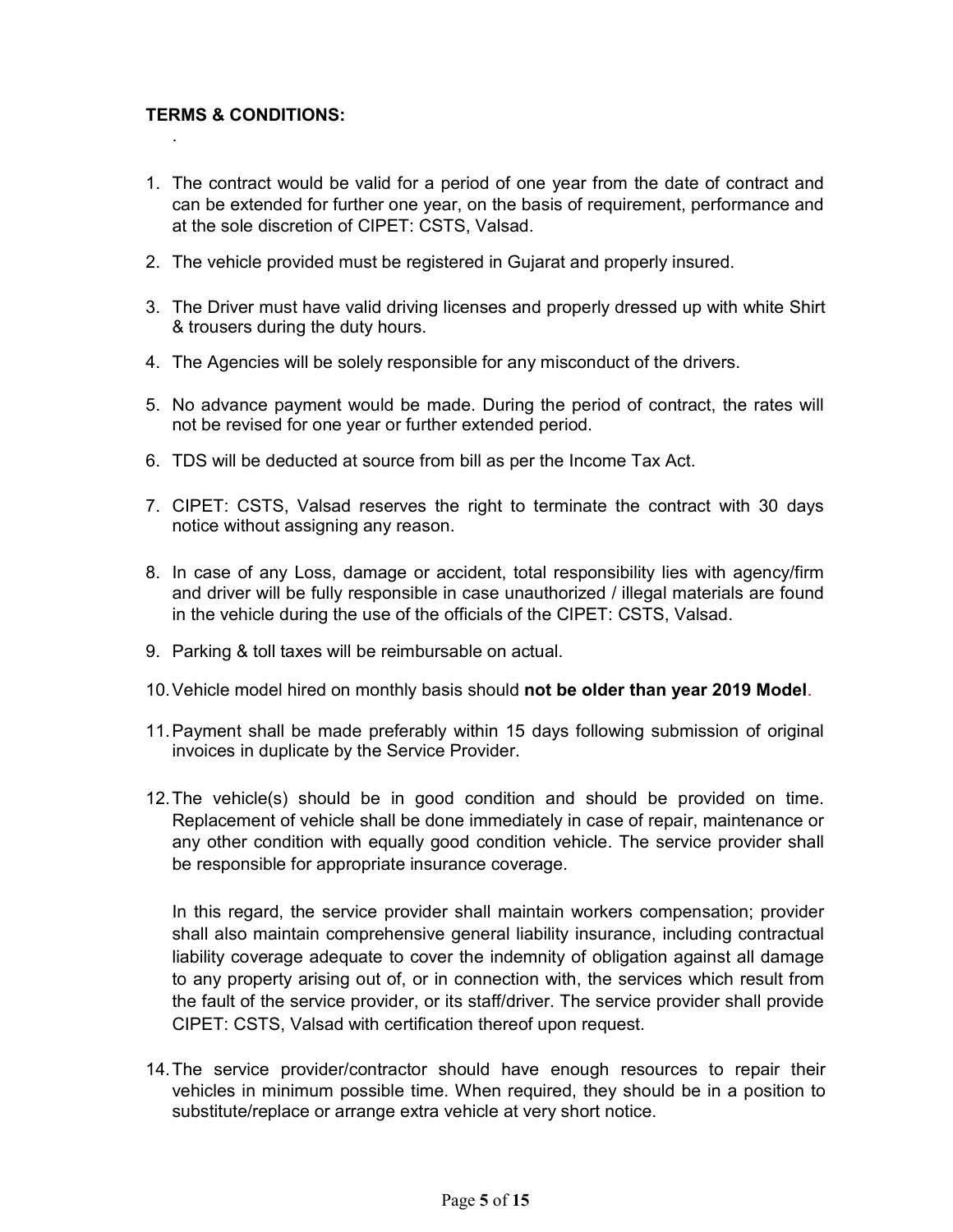- 15. The service provider/agency shall not provide any person as driver who has not completed 18 years of age. The agency shall comply with all statutory provisions as laid down under various Labour Laws like Minimum wages, Contract Labour Act etc. In case of violation of any such statutory provisions, the agency will be solely responsible.
- 16.TDS (Tax Deducted at Source) and other applicable taxes will be deducted as per prevailing rules and regulations of the Government, as applicable.
- 17. All the vehicles provided to CIPET: CSTS, Valsad should be in good road worthy condition and having valid documents / licenses from department and Insurance policy of the Driver & Vehicles with Pollution Certificate. The Tenderer shall be responsible for total maintenance of the vehicles provided by him.
- 18. The Tenderer shall provide vehicles as per requirement of the Board and as and when required even at a short notice
- 19. GST TDS will be deducted at source from bill as per the Goods & Service Tax Act.
- 20. Vehicle should be Commercial Taxi passing.

### ADDITIONAL TERMS AND CONDITION FOR MONTHLY HIRED VEHICLE:

- 1. In addition to terms and conditions mentioned above, the following additional terms and conditions shall be applicable on vehicles taken on monthly hire:-
- 2. The driver should have at least 3 years of work experience.
- 3. The driver shall be in proper dress –white shirt trouser or safari suit. Behavior of the driver should be extremely courteous and refined. He should be well aware of and should meticulously follow traffic rules. He should not be in habit of rash and fast driving and should have proper vision. He should have absolutely clean background and police record. A self-declaration certificate shall be furnished by the selected vendor/agency.
- 4. Driver shall be provided with mobile phone for smooth communication and the cost shall be borne by agency
- 5. Minimum monthly emoluments paid to the driver would be as per applicable minimum wage notification of Govt. However, the agency is free to pay any amount above this minimum stipulation. Further, the agency would also be required to adhere to all government statutory requirements in respect of minimum pay and statutory deductions.
- 6. They duty timing of the monthly hired driver would be normally from 9 am to 7 pm but could be longer as per requirement and need. Accordingly, the driver needs to be paid/ compensated for overtime and other allowances by the agency.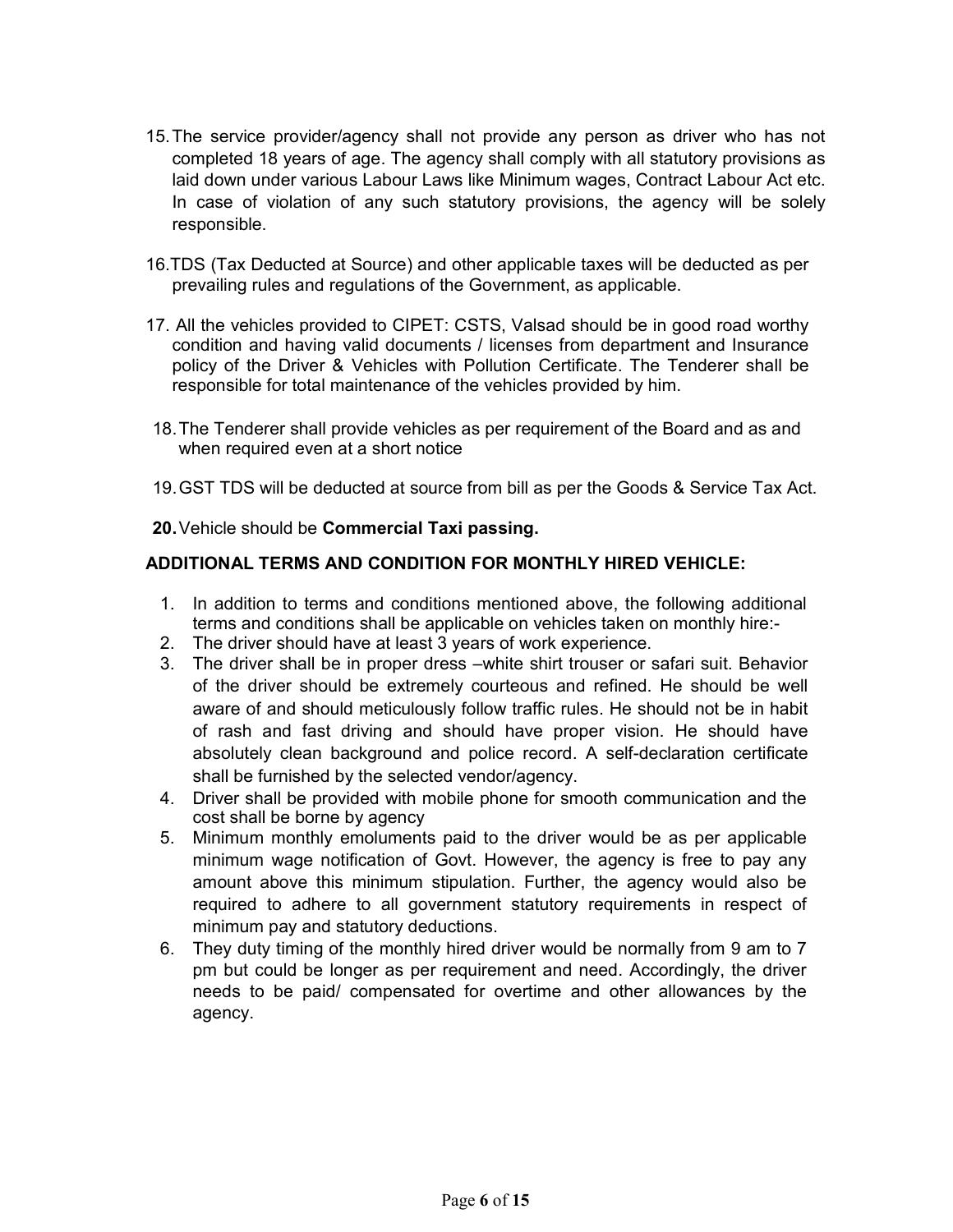- 7. One day compulsory rest in a week shall be given to the driver. On the day of rest, alternate driver shall be provided by the agency/service provider as per the need of CIPET: CSTS, Valsad.
- 8. The agency will have to provide the replacement of driver in case of any eventuality. CIPET: CSTS, Valsad has the right to ask the agency for removal of any Driver who is not found competent or disciplined.
- 9. Once assigned, the vehicle will not be changed/ replaced without prior permission of CIPET: CSTS, Valsad.
- 10. There will be separate log book for monthly vehicle maintained by the driver/agency. All entries in the log book will be verified/ countersigned by the concerned officers.
- 11. In case of failure to provide vehicle on time, CIPET: CSTS, Valsad will procure a vehicle from open market and the charges paid to such vehicle will be deducted from the monthly bill of the service provider. In addition, a penalty of Rs. 1000/- per day till the date of default shall also be charged by CIPET: CSTS, Valsad from the service provider, which will be deducted from the bill.
- 12. The service provider/firm shall submit attested copies of owner book, insurance papers and other papers of the vehicle and attested copies of driver license.
- 13. The Successful bidder shall deposit an amount of Rs. 15,000/- (Rupees Fifteen Thousand Only) against security deposit. No interest shall be payable on the security deposit.

## BIDDING PROCESS, EVALUATION OF BIDS AND CONTRACT

- 1. Bids shall be submitted in two process viz. Technical and financial bids.
- 2. The technical bid would be evaluated first. Financial bids of only those bidders who qualify in technical bid would be considered for evaluation. Technical bid should contain all the documents and testimonials as given in the eligibility condition.
- 3. Financial bid shall be submitted in two forms A and B as given below. The last column of these forms show the calculation of total cost for a fixed number of km which shall be considered for evaluation of financial bid and deciding the L1 bidder.
- 4. The successful bidders will enter into contract with CIPET: CSTS, Valsad as per above terms and conditions within a week of finalization of the bidding process. Failure on the part of the bidder to do so may result in cancellation of its candidature.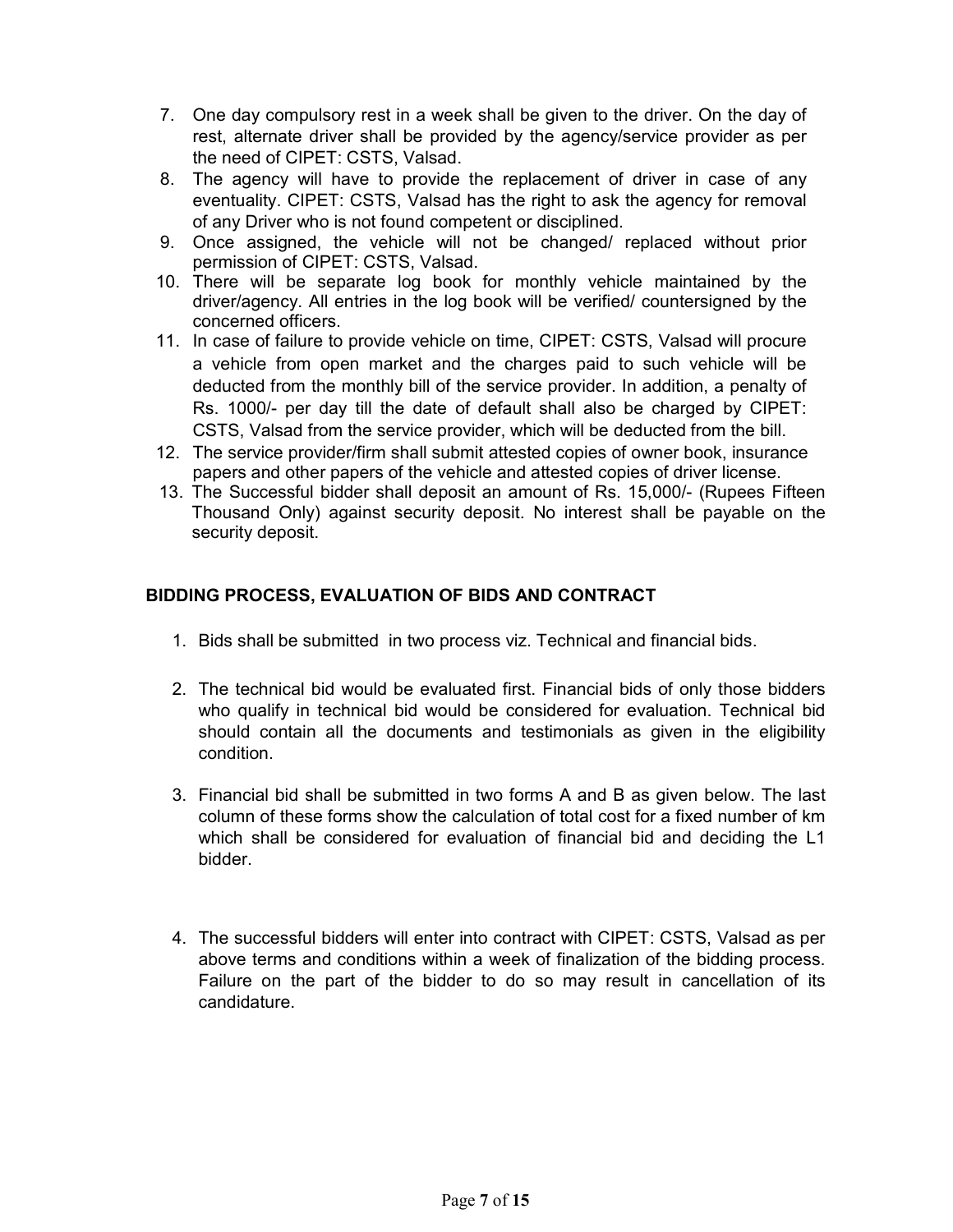# TECHNICAL BID

| SI.<br><b>No</b> | <b>Particular</b>                                                                                                                                                                                                                                                                                                                       | <b>Remarks</b>                              |  |  |  |  |
|------------------|-----------------------------------------------------------------------------------------------------------------------------------------------------------------------------------------------------------------------------------------------------------------------------------------------------------------------------------------|---------------------------------------------|--|--|--|--|
| Α.               | Should have minimum 2 years experience for supply of vehicles in any of<br>Department/Autonomous/universities/Public-sector/undertaking<br>the<br>of<br>GOI or any other state Government or Public Sector Banks or Local<br>Bodies/ Municipalities (Attach performance Certificate issued by the office<br>at the end of the contract) | Informative<br>and for Strict<br>Compliance |  |  |  |  |
| <b>B.</b>        | Should have/obtained before commencement of the work the requisite<br>licenses, approvals, certificates from all statutory authorities viz.<br>RTO/Income Tax/GST/Commercial Tax Depts. valid for the entire<br>duration of the above work.                                                                                             | Informative<br>and for Strict<br>Compliance |  |  |  |  |
| C.               | Whether<br>the<br>agency has been<br>blacklisted<br>by<br>the<br>any<br>of<br>departments/organizations of the Government of India/ Government of<br>Gujarat and any criminal case is pending against the said firm/agency                                                                                                              |                                             |  |  |  |  |
| 1 <sub>1</sub>   | Name of the Firm/Agency with address and Contact No. & Email ID                                                                                                                                                                                                                                                                         |                                             |  |  |  |  |
| 2.               | Address and Mobile no. of the bidder                                                                                                                                                                                                                                                                                                    |                                             |  |  |  |  |
| 3.               | Registration No. of the firm                                                                                                                                                                                                                                                                                                            |                                             |  |  |  |  |
| 4.               | Constitution of the firm (Attach Proof)                                                                                                                                                                                                                                                                                                 |                                             |  |  |  |  |
| 5.               | PAN Card & TIN Number [Photocopy to be attached]                                                                                                                                                                                                                                                                                        |                                             |  |  |  |  |
| 6.               | GST Registration No.: [Photocopy to be attached]                                                                                                                                                                                                                                                                                        |                                             |  |  |  |  |
| 7 <sub>1</sub>   | Name of the Signatory & post held in the Company (if any)                                                                                                                                                                                                                                                                               |                                             |  |  |  |  |
| 8.               | Whether 24x7 service and support will be available                                                                                                                                                                                                                                                                                      |                                             |  |  |  |  |
| 9.               | Do you have on office at Gujarat? If so,<br>Please provide the Address and Telephone No.                                                                                                                                                                                                                                                |                                             |  |  |  |  |
| 10.              | Annual turnover & IT of last 2 Financial Year 2019-20 & 2020-21.                                                                                                                                                                                                                                                                        |                                             |  |  |  |  |
| 11.              | Tender Fee Paid Rs. 590/- (Proof to be attached)                                                                                                                                                                                                                                                                                        |                                             |  |  |  |  |
| 12.              | Bid Security Declaration (Annexure C & D) in place of EMD [Attached]                                                                                                                                                                                                                                                                    |                                             |  |  |  |  |
| 13.              | <b>Others</b>                                                                                                                                                                                                                                                                                                                           |                                             |  |  |  |  |

Place/Date: (Name, Designation and Signature with Seal of the Company)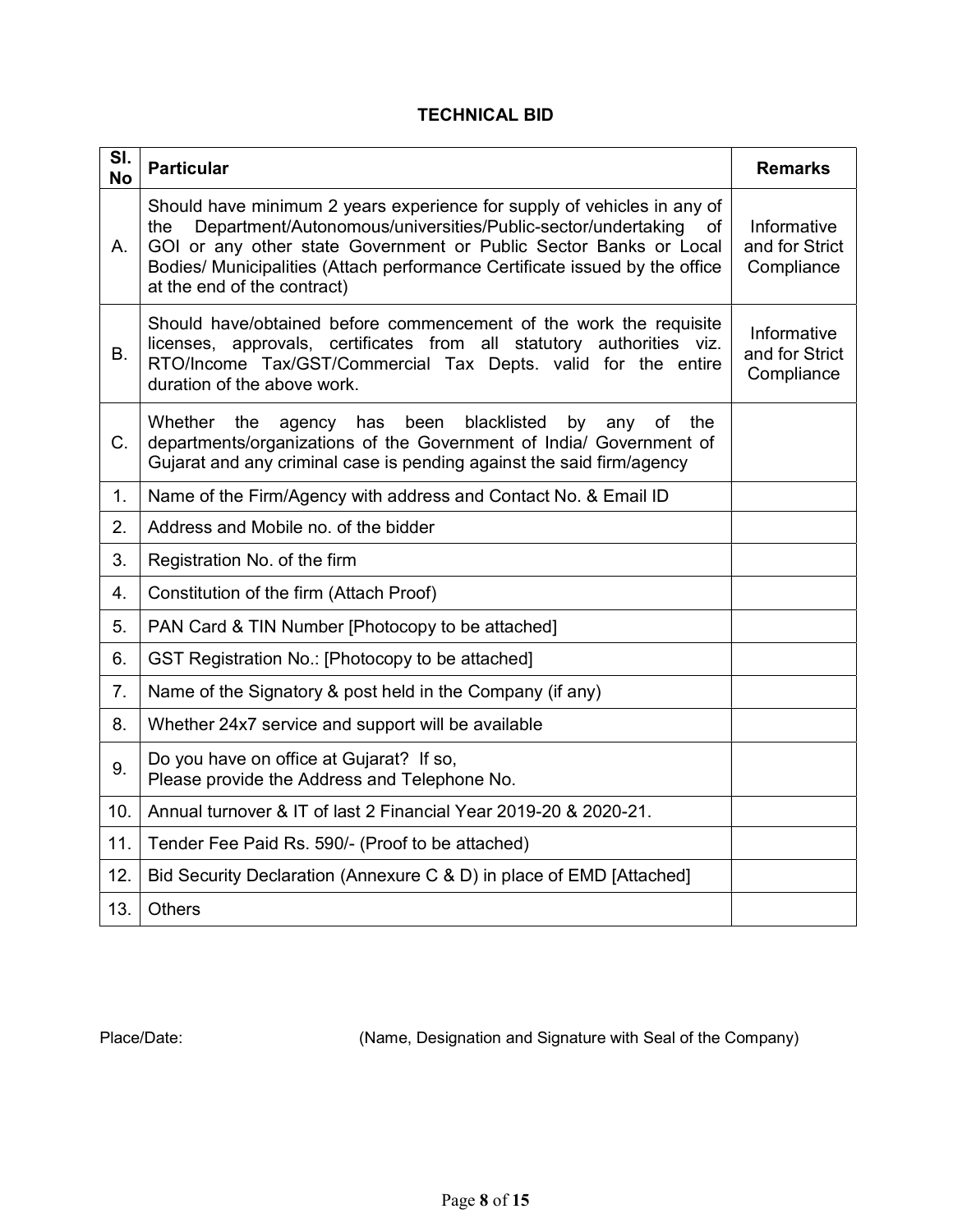### FINANCIAL BID

| SI.No. | <b>Model of</b><br>Vehicle (AC)                | Rate per month including fuel,<br>drivers, payment etc.,<br><b>Charges for following Fixed</b><br>KM per month with service 10<br>hours per day for our CIPET,<br>Chikhli, Dist. Navsari |         | <b>Charges</b><br>for Extra<br>per Km | Charges<br>for Extra<br>Per hour | <b>Remarks</b> |  |
|--------|------------------------------------------------|------------------------------------------------------------------------------------------------------------------------------------------------------------------------------------------|---------|---------------------------------------|----------------------------------|----------------|--|
|        |                                                | 1000 Km                                                                                                                                                                                  | 1500 Km | 2000 Km                               |                                  |                |  |
| 1      | (Swift DZire-/<br>Honda<br>Amaze/Honda<br>City |                                                                                                                                                                                          |         |                                       |                                  |                |  |

- a). The rates should be inclusive of all the incidental cost like Diesel, insurance, road tax, servicing charge etc, as well as salary paid to Driver.
- b). The Vehicle would be used for outstation journey too. Outstation allowance (night halt) @ Rs.............. Per night will be paid by CIPET: CSTS, Valsad.
- c). Goods & Service Tax (GST) will be paid extra, if applicable and as per actual.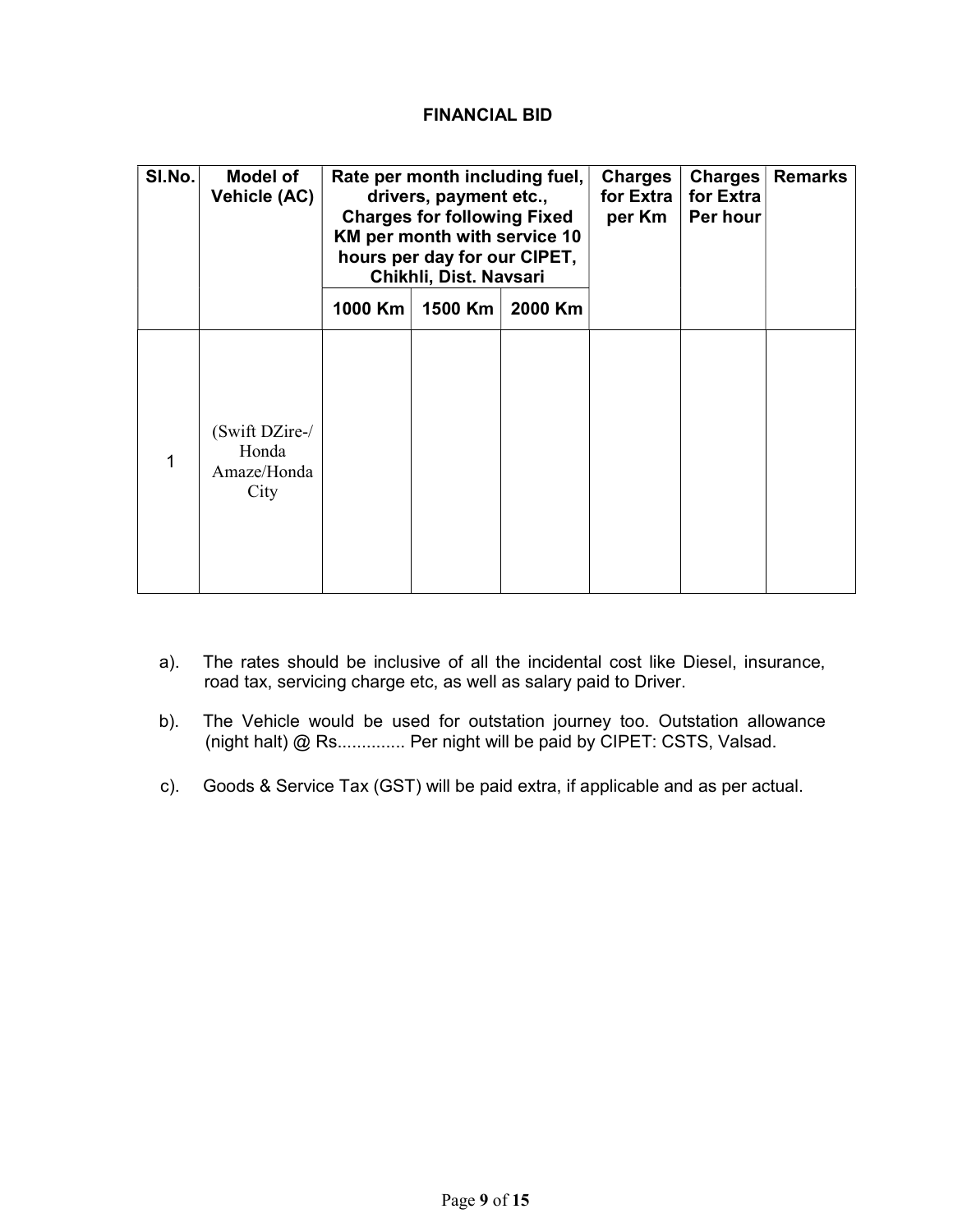|                | <b>Type/Model of Vehicle</b>          | Rate per day,<br>Including fuel,                    | Charges for | Charges<br>for Extra<br><b>Hours</b> |         |
|----------------|---------------------------------------|-----------------------------------------------------|-------------|--------------------------------------|---------|
| SI.<br>No.     | (All models with AC)<br><b>Diesel</b> | Drivers payments,<br>etc. 10 Hours/100<br><b>KM</b> | Extra Km    |                                      | Remarks |
|                | <b>Swift Dzire</b>                    |                                                     |             |                                      |         |
| $\overline{2}$ | Honda<br>Amaze                        |                                                     |             |                                      |         |
| 3              | Honda City                            |                                                     |             |                                      |         |

### FINANCIAL BID FOR DAILY HIRING OF VEHICLE

Notes:

- a). The rates should be inclusive of all the incidental cost like Petrol/Diesel, insurance, road tax, servicing charge etc, as well as salary paid to Driver.
- b). The Vehicle would be used for outstation journey too. Outstation allowance (night halt) @ Rs..................... Per night will be paid by CIPET: CSTS, Valsad.
- c). Goods & Service Tax (GST) will be paid extra, if applicable and as per actual.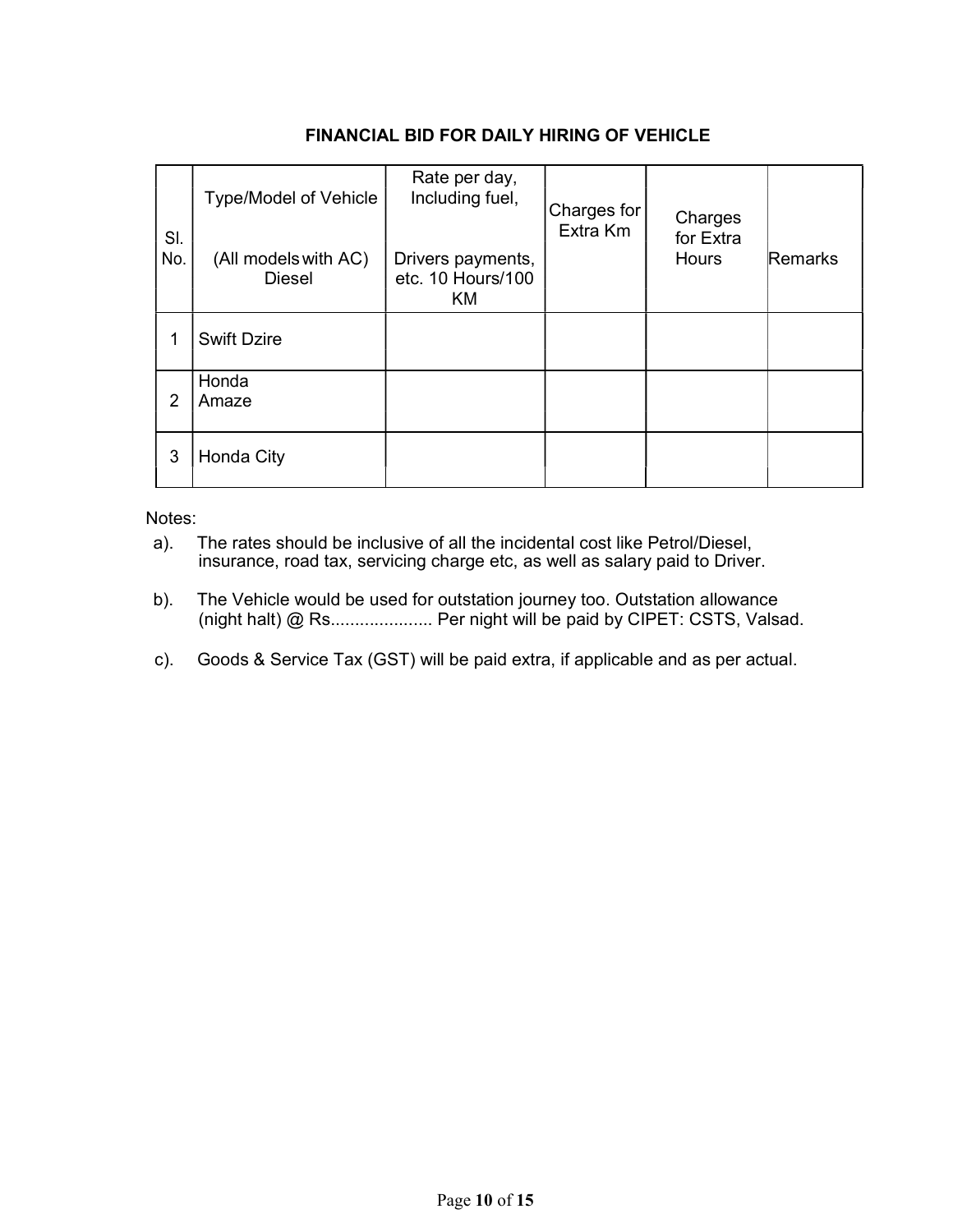**ANNEXURE I** 

# UNDERTAKING

It is certified that my firm/agency/company has never been black listed by any of the Departments/Autonomous Institutions/Universities/Public Sector Undertakings of the Government of India or Government of Gujarat or any other State Government or Public Sector Banks or Local Bodies/Municipalities and no criminal case is pending against the said firm/agency as on \_\_\_\_\_\_\_\_\_\_\_

Signature of the Tenderer

Date:

Place: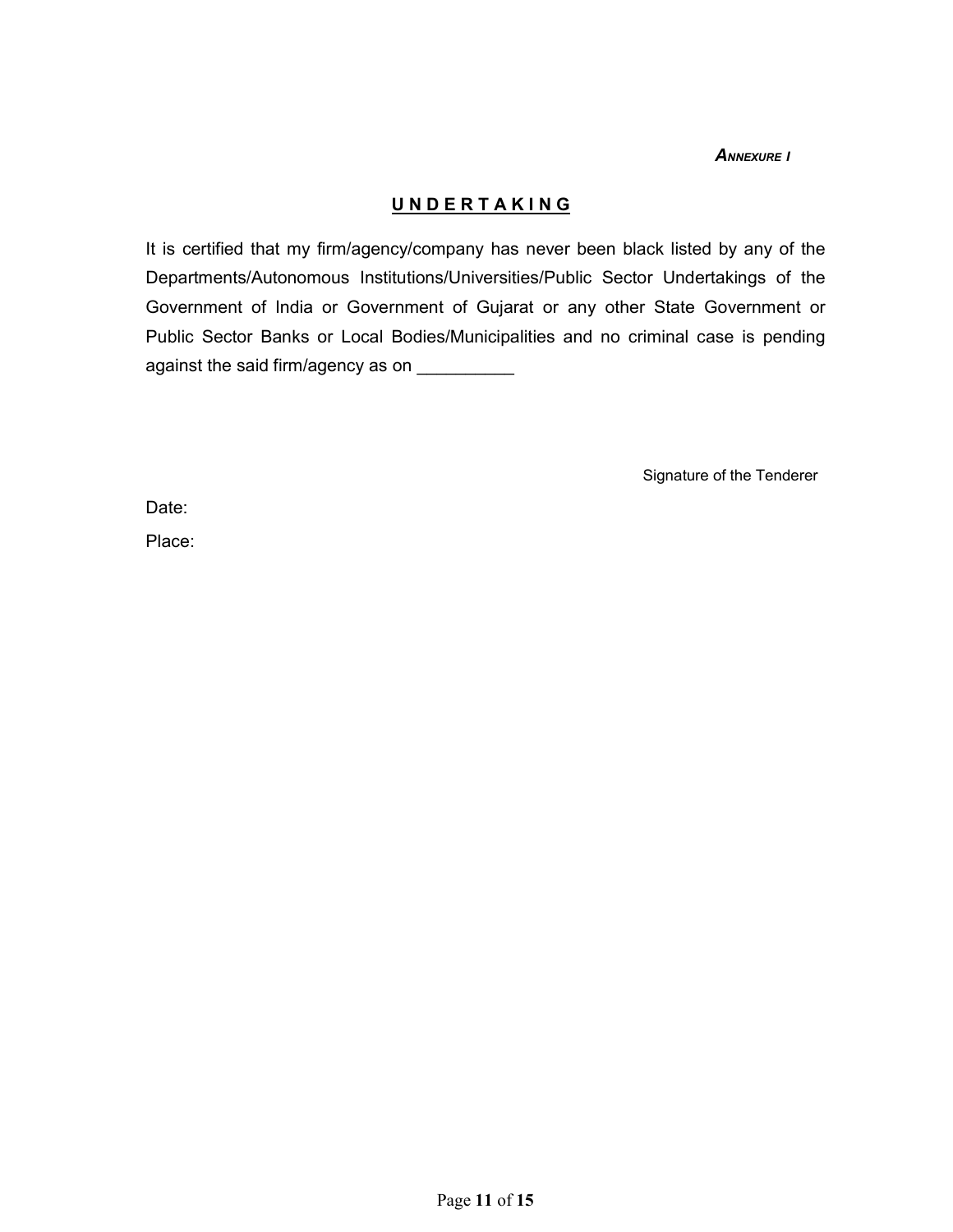**ANNEXURE II** 

# UNDERTAKING

It is certified that my firm/agency/company having sufficient Experience for Supply of vehicles as mentioned in the Tender Document.

Signature of the Tenderer

Date:

Place: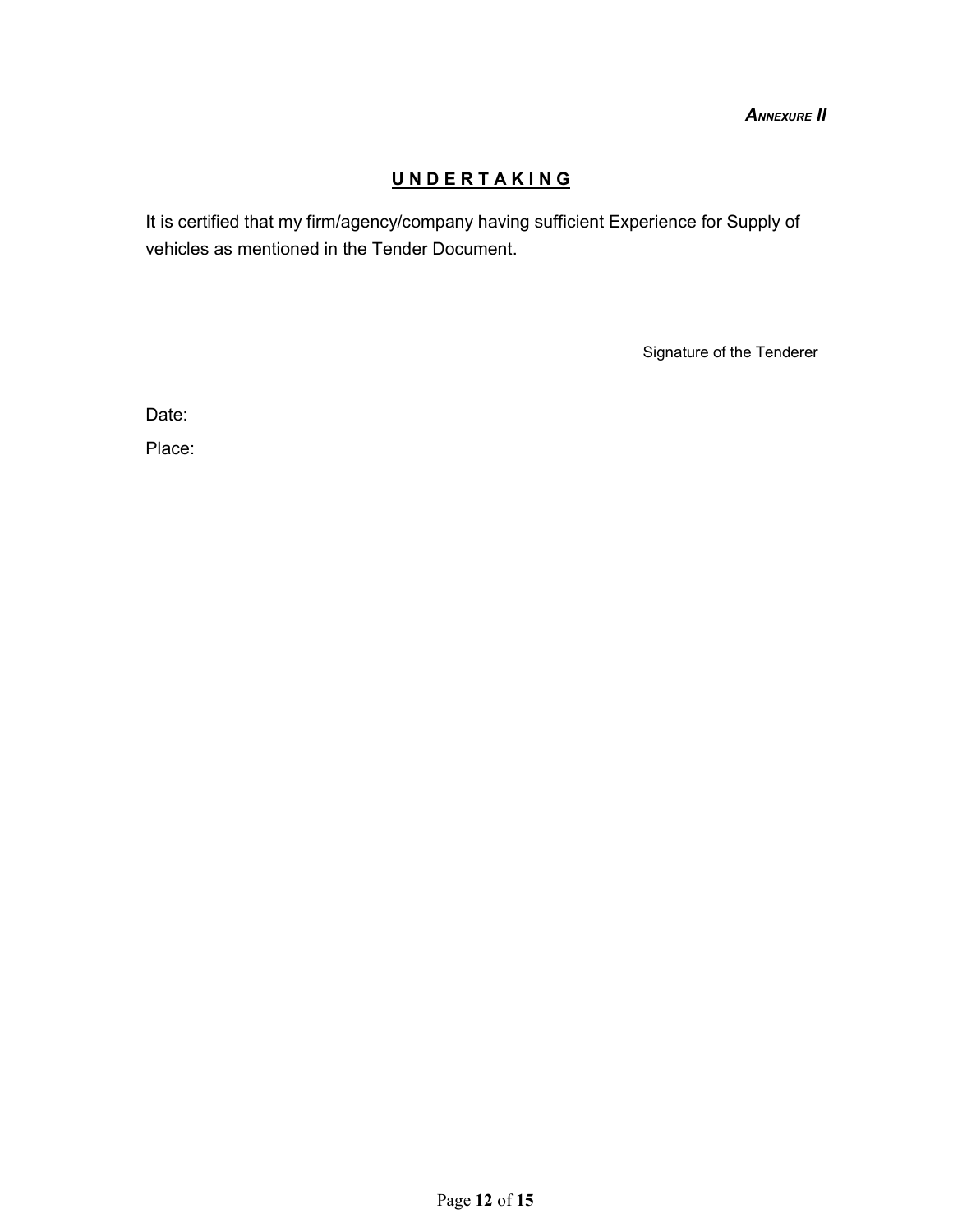**ANNEXURE III** 

# UNDERTAKING

It is certified that I personally read the Tender Document and accept all the Terms and Conditions mentioned therein.



Signature of the Tenderer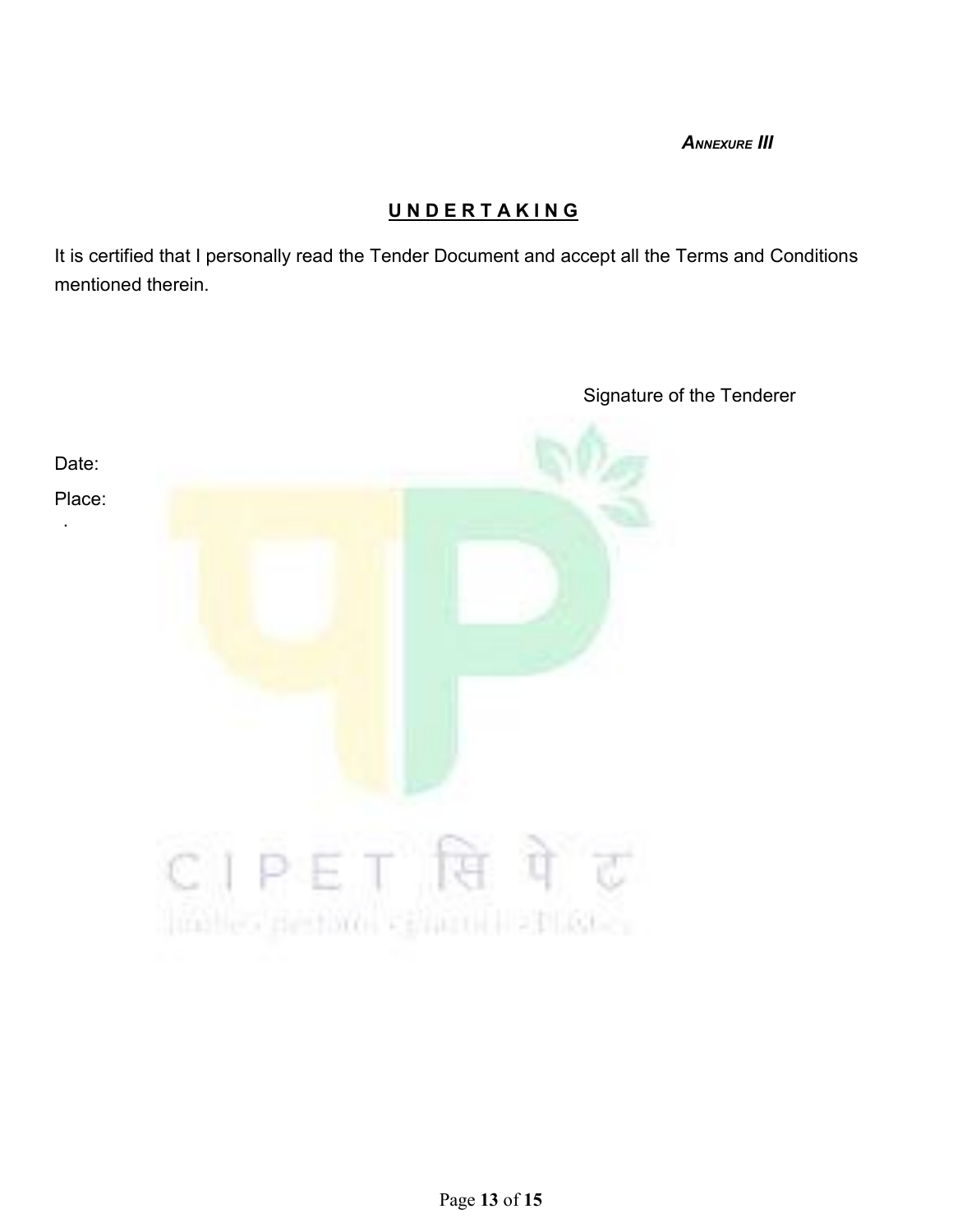#### ANNEXURE-C

#### BID SECURITY FORM

| Whereas                                              |                                      |
|------------------------------------------------------|--------------------------------------|
| (hereinafter called the tenderer)                    |                                      |
| has submitted their offer dated<br>for the supply of |                                      |
| (hereinafter called the tender)                      |                                      |
| Against the Purchaser's Tender No.                   |                                      |
| KNOW ALL MEN by these presents that WE ____          | (Bank Name)                          |
| of                                                   | having our registered office at      |
| are bound unto                                       | (hereinafter called the "Purchaser") |
| In the sum of                                        |                                      |

For which payment well and truly to be made to the said Purchaser, the Bank binds itself, its successors and assigns by these presents. Sealed with the Common Seal of the said Bank this \_\_\_\_\_\_\_\_\_\_\_\_\_\_\_\_\_\_day of  $20$ 

#### THE CONDITIONS OF THIS OBLIGATION ARE:

| (1) | If the tenderer withdraws or amends or modifies or impairs or derogates from the Tender in any   |  |  |  |
|-----|--------------------------------------------------------------------------------------------------|--|--|--|
|     | respect within the period of validity of this tender.                                            |  |  |  |
| (2) | If the tenderer having been notified of the acceptance of his tender by the Purchaser during the |  |  |  |
|     | period of its validity                                                                           |  |  |  |
| (a) | Fails to furnish the Performance Security for the due Performance of the contract.               |  |  |  |
| (b) | Fails or refuses to accept/execute the contract.                                                 |  |  |  |

We undertake to pay the Purchaser up to the above amount upon receipt of its first written demand, without the Purchaser having to substantiate its demand, provided that in its demand the Purchaser will note that the amount claimed by it is due to it owing to the occurrence of one or both the two conditions, specifying the occurred condition or conditions.

This guarantee will remain in force up to and including 45 days after the period of tender validity and any demand in respect thereof should reach the Bank not later than the above date.

> \_\_\_\_\_\_\_\_\_\_\_\_\_\_\_\_\_\_\_\_\_\_ (Signature of the authorized officer of the Bank)

Name and designation of the officer Seal, name & address of the Bank and address of the

Branch

Note: Whenever the bidder chooses to submit the Bid Security in the form of Bank Guarantee, then he should advise the banker issuing the Bank Guarantee to immediately send by Registered Post (A.D.) an unstamped duplicate copy of the Guarantee directly to the Purchaser with a covering letter to compare with the original BG for the correctness, genuineness, etc.